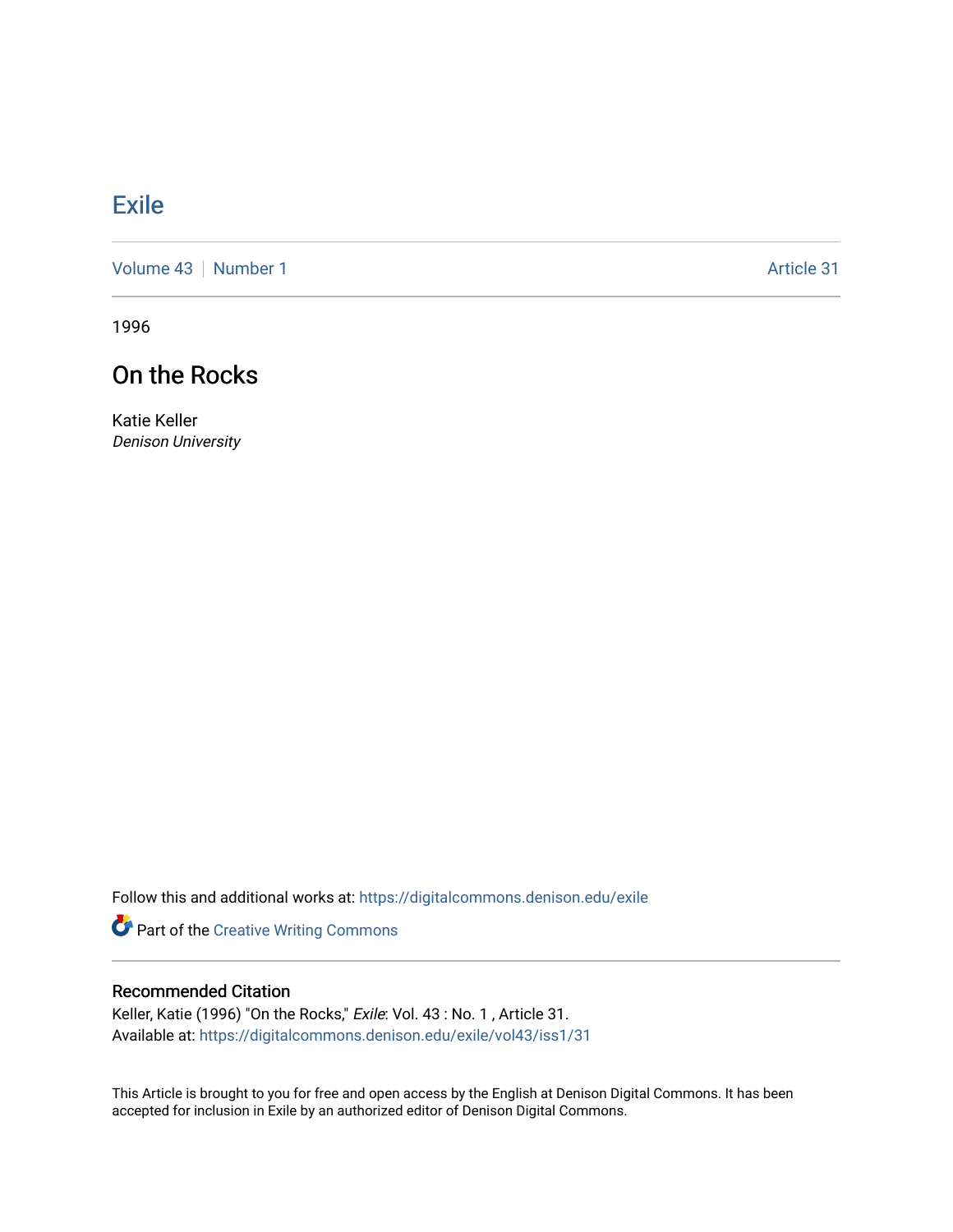## On the Rocks

Rocketman sits hunched over and folded like an old, weather-beat lawn chair.

Skinny, for he's been whittled to the bone by the consistent chipping on his vodka chisel.

#### At first,

he's the lonely drunk in the corner stepping over even *his* limitshis eyes waltzing his speech slurred.

## But then

something...becomes clear. Even through the smoky haze, in the air and, in the brain through a richness of articulation an amazing captivation-The drunk is brilliant.

### He rocks

back and forth on his now U-shaped spine, to the hythm of the stories he tells. Seven hits of acid washed down by a paper cup half full of concentrated orange juice.

# Breakfast in Vietnam.

Sucking vodka of the nipples of Vietnamese women as a lame child screams from the next room over.

> Dinner is finished and he begins to come down.